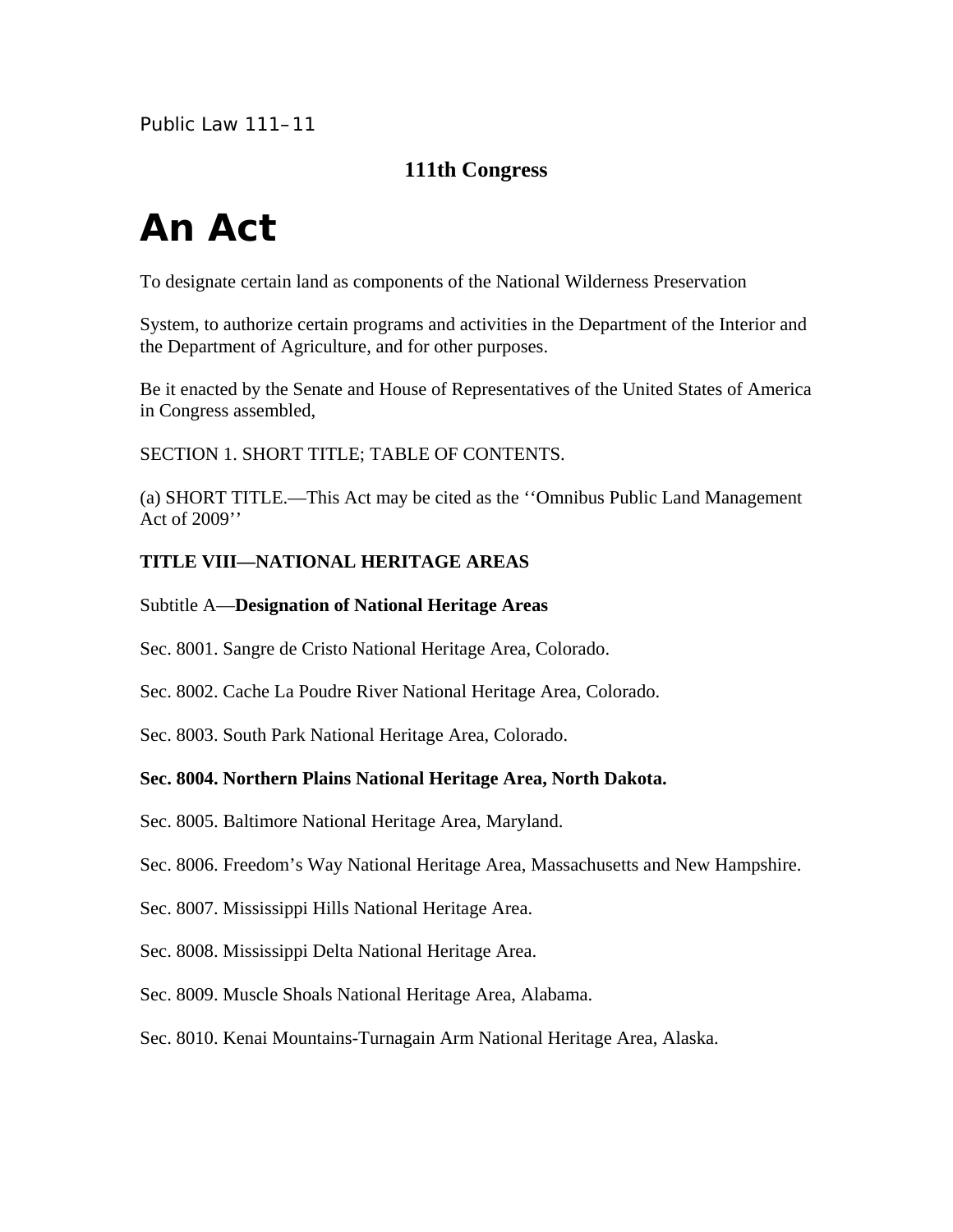Subtitle B—Studies

Sec. 8101. Chattahoochee Trace, Alabama and Georgia.

Sec. 8102. Northern Neck, Virginia.

Subtitle C—Amendments Relating to National Heritage Corridors

Sec. 8201. Quinebaug and Shetucket Rivers Valley National Heritage Corridor.

Sec. 8202. Delaware And Lehigh National Heritage Corridor.

Sec. 8203. Erie Canalway National Heritage Corridor.

Sec. 8204. John H. Chafee Blackstone River Valley National Heritage Corridor

# **SEC. 8004. NORTHERN PLAINS NATIONAL HERITAGE AREA, NORTH DAKOTA.**

**(a) DEFINITIONS**.—In this section:

PUBLIC LAW 111–11—MAR. 30, 2009 123 STAT. 1241

(1) HERITAGE AREA.—The term ''Heritage Area'' means the Northern Plains National Heritage Area established by subsection (b)(1).

(2) LOCAL COORDINATING ENTITY.—The term ''local coordinating entity'' means the Northern Plains Heritage Foundation, the local coordinating entity for the Heritage Area designated by subsection  $(c)(1)$ .

(3) MANAGEMENT PLAN.—The term ''management plan'' means the management plan for the Heritage Area required under subsection (d).

(4) SECRETARY.—The term ''Secretary'' means the Secretary of the Interior.

(5) STATE.—The term ''State'' means the State of North Dakota.

#### **(b) ESTABLISHMENT.—**

(1) IN GENERAL.—There is established the Northern Plains National Heritage Area in the State of North Dakota.

(2) BOUNDARIES.—The Heritage Area shall consist of—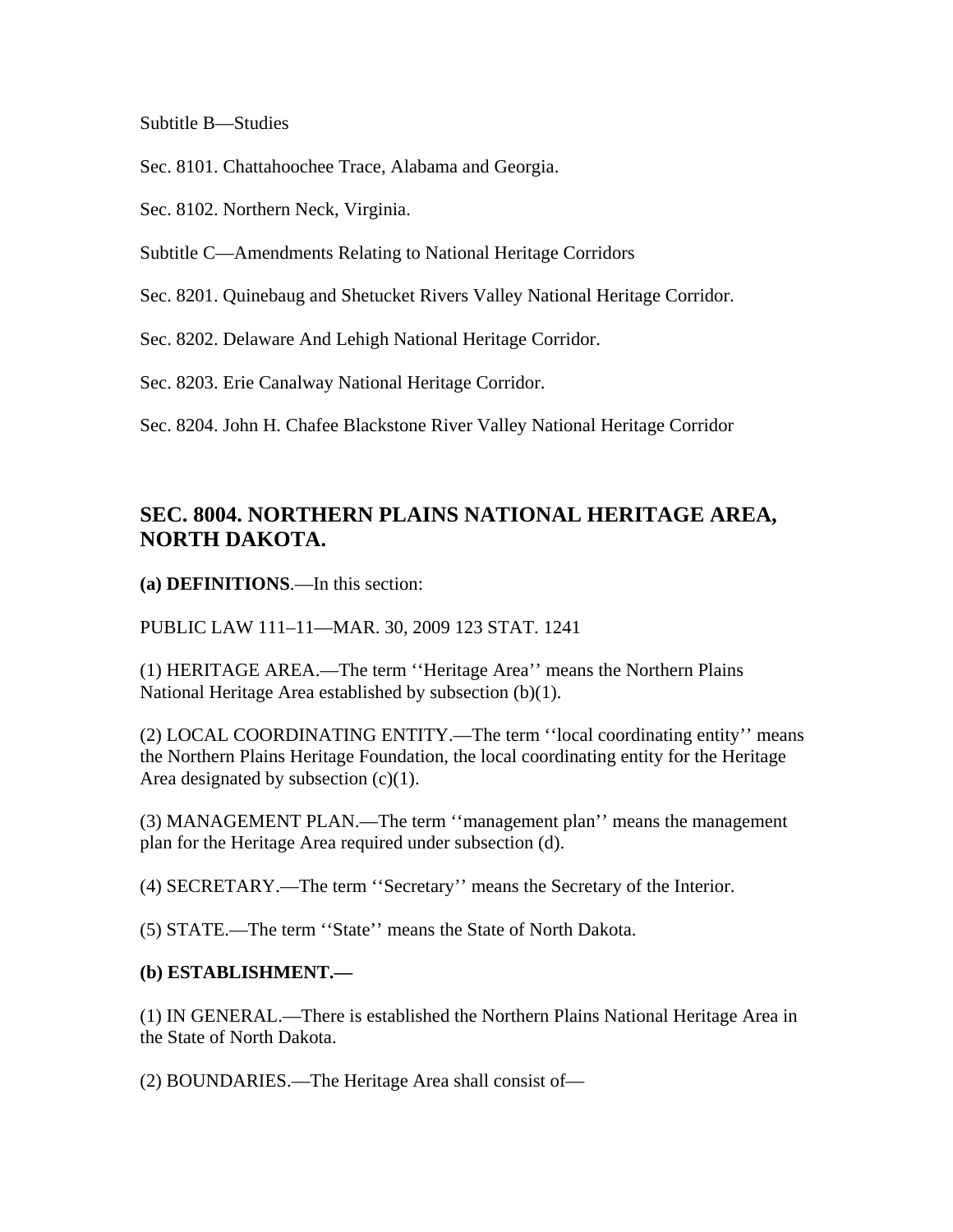(A) a core area of resources in Burleigh, McLean, Mercer, Morton, and Oliver Counties in the State; and

(B) any sites, buildings, and districts within the core area recommended by the management plan for inclusion in the Heritage Area.

(3) MAP.—A map of the Heritage Area shall be—

(A) included in the management plan; and

(B) on file and available for public inspection in the appropriate offices of the local coordinating entity and the National Park Service.

#### **(c) LOCAL COORDINATING ENTITY**.—

(1) IN GENERAL.—The local coordinating entity for the Heritage Area shall be the Northern Plains Heritage Foundation, a nonprofit corporation established under the laws of the State.

(2) DUTIES.—To further the purposes of the Heritage Area, the Northern Plains Heritage Foundation, as the local coordinating entity, shall—

(A) prepare a management plan for the Heritage Area, Management and submit the management plan to the Secretary, in plan. accordance with this section;

(B) submit an annual report to the Secretary for each fiscal year for which the local coordinating entity receives Federal funds under this section, specifying—

(i) the specific performance goals and accomplishments of the local coordinating entity;

- (ii) the expenses and income of the local coordinating entity;
- (iii) the amounts and sources of matching funds;

(iv) the amounts leveraged with Federal funds and sources of the leveraged funds; and

(v) grants made to any other entities during the fiscal year;

(C) make available for audit for each fiscal year for which the local coordinating entity receives Federal funds under this section, all information pertaining to the expenditure of the funds and any matching funds; and

(D) encourage economic viability and sustainability that is consistent with the purposes of the Heritage Area.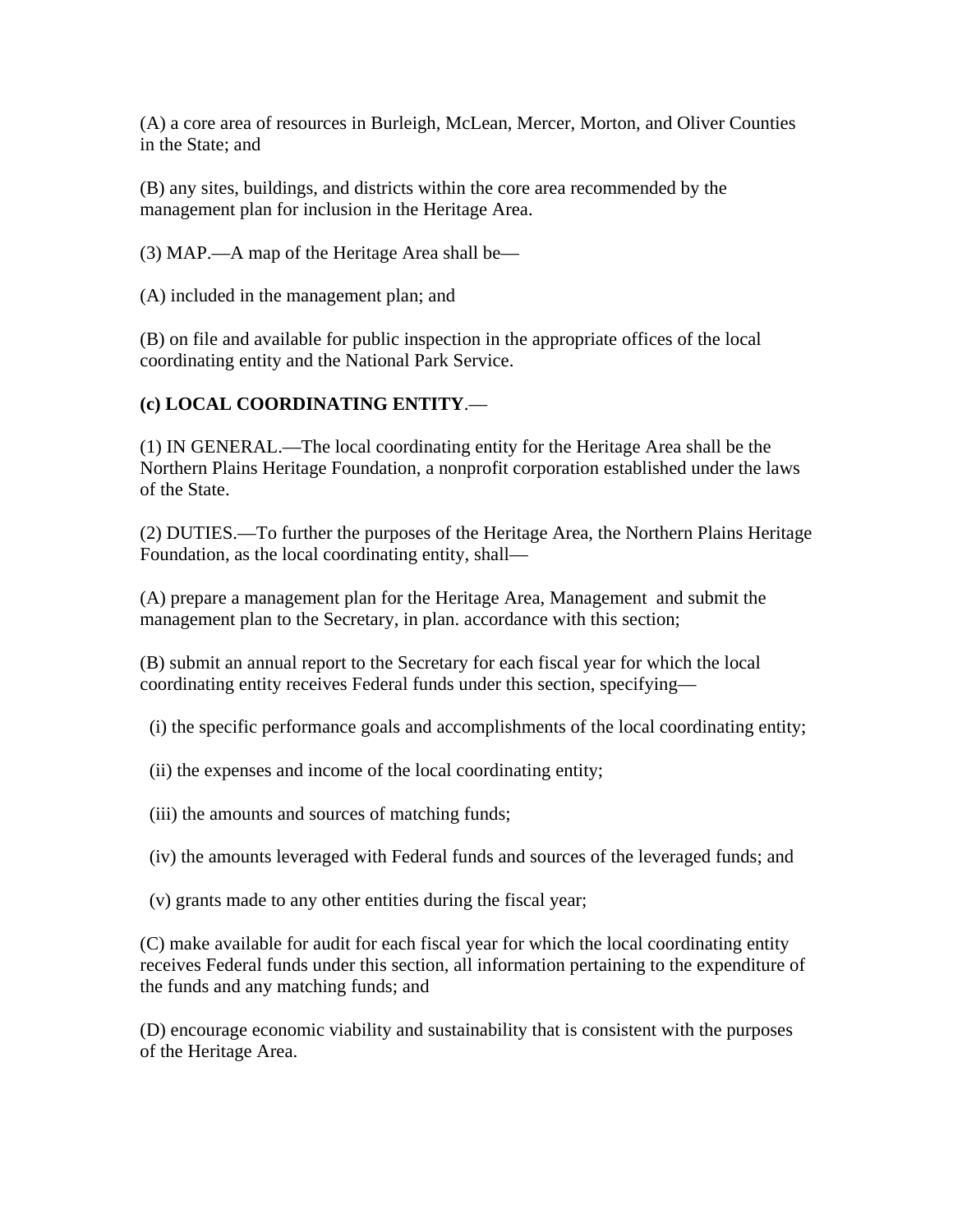(3) AUTHORITIES.—For the purposes of preparing and implementing the approved management plan for the Heritage Area, the local coordinating entity may use Federal funds made available under this section to—

(A) make grants to political jurisdictions, nonprofit organizations, and other parties within the Heritage Area;

(B) enter into cooperative agreements with or provide technical assistance to political jurisdictions, nonprofit organizations, Federal agencies, and other interested parties;

(C) hire and compensate staff, including individuals with expertise in—

 (i) natural, historical, cultural, educational, scenic, and recreational resource conservation;

(ii) economic and community development; and

(iii) heritage planning;

(D) obtain funds or services from any source, including other Federal programs;

(E) contract for goods or services; and

(F) support activities of partners and any other activities that further the purposes of the Heritage Area and are consistent with the approved management plan.

(4) PROHIBITION ON ACQUISITION OF REAL PROPERTY.—The local coordinating entity may not use Federal funds authorized to be appropriated under this section to acquire any interest in real property.

(5) OTHER SOURCES.—Nothing in this section precludes the local coordinating entity from using Federal funds from other sources for authorized purposes.

## **(d) MANAGEMENT PLAN.—**

(1) IN GENERAL.—Not later than 3 years after the date of enactment of this Act, the local coordinating entity shall submit to the Secretary for approval a proposed management plan for the Heritage Area.

(2) REQUIREMENTS.—The management plan for the Heritage Area shall—

(A) describe comprehensive policies, goals, strategies, and recommendations for telling the story of the heritage of the area covered by the Heritage Area and encouraging longterm resource protection, enhancement, interpretation, funding, management, and development of the Heritage Area;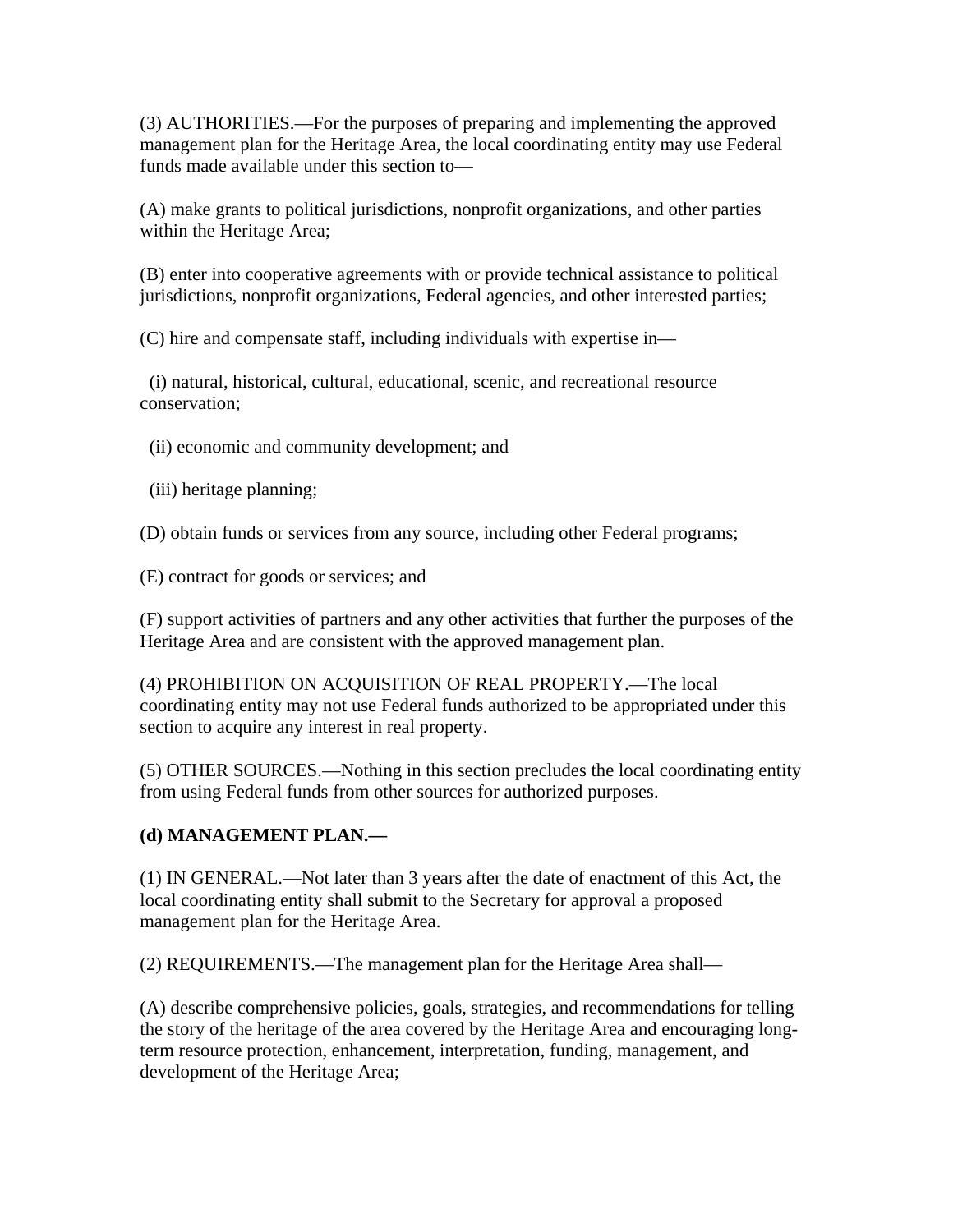(B) include a description of actions and commitments that Federal, State, tribal, and local governments, private organizations, and citizens will take to protect, enhance, interpret, fund, manage, and develop the natural, historical, cultural, educational, scenic, and recreational resources of the Heritage Area;

(C) specify existing and potential sources of funding or economic development strategies to protect, enhance, interpret, fund, manage, and develop the Heritage Area;

(D) include an inventory of the natural, historical, cultural, educational, scenic, and recreational resources of the Heritage Area relating to the national importance and themes of the Heritage Area that should be protected, enhanced, interpreted, managed, funded, and developed;

(E) recommend policies and strategies for resource management, including the development of intergovernmental and interagency agreements to protect, enhance, interpret, fund, manage, and develop the natural, historical, cultural, educational, scenic, and recreational resources of the Heritage Area;

(F) describe a program for implementation for the management plan, including—

(i) performance goals;

 (ii) plans for resource protection, enhancement, interpretation, funding, management, and development; and

 (iii) specific commitments for implementation that have been made by the local coordinating entity or any Federal, State, tribal, or local government agency, organization, business, or individual;

(G) include an analysis of, and recommendations for, means by which Federal, State, tribal, and local programs may best be coordinated (including the role of the National Park Service and other Federal agencies associated with the Heritage Area) to further the purposes of this section; and

(H) include a business plan that—

 (i) describes the role, operation, financing, and functions of the local coordinating entity and of each of the major activities described in the management plan; and

 (ii) provides adequate assurances that the local coordinating entity has the partnerships and financial and other resources necessary to implement the management plan for the Heritage Area.

(3) DEADLINE.—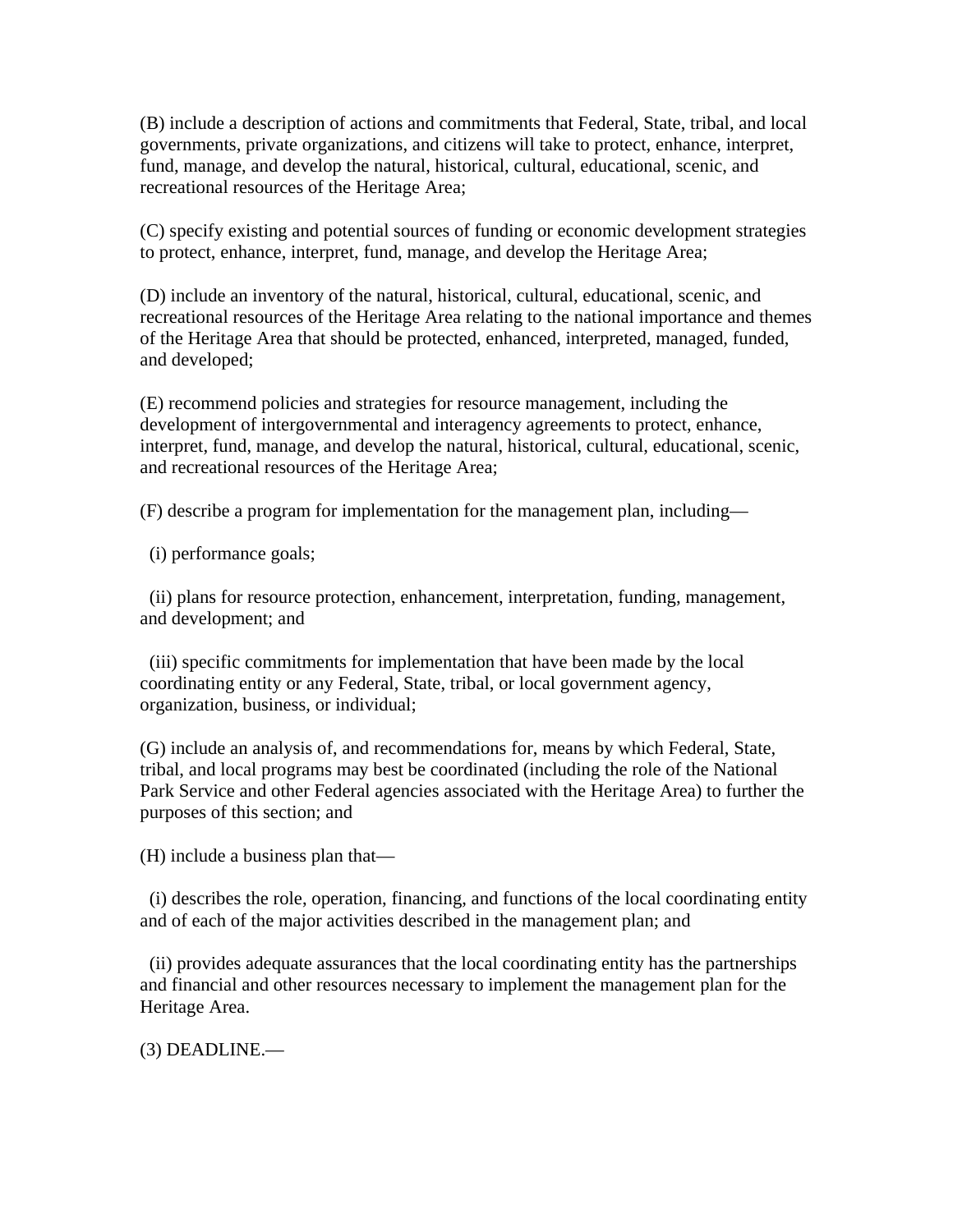(A) IN GENERAL.—Not later than 3 years after the date on which funds are first made available to develop the management plan after designation of the Heritage Area, the local coordinating entity shall submit the management plan to the Secretary for approval.

(B) TERMINATION OF FUNDING.—If the management plan is not submitted to the Secretary in accordance with subparagraph (A), the local coordinating entity shall not qualify for any additional financial assistance under this section until such time as the management plan is submitted to and approved by the Secretary.

(4) APPROVAL OF MANAGEMENT PLAN.—

(A) REVIEW.—Not later than 180 days after receiving Deadline. the plan, the Secretary shall review and approve or disapprove the management plan for the Heritage Area on

the basis of the criteria established under subparagraph

(B) CRITERIA FOR APPROVAL.—In determining whether to approve a management plan for the Heritage Area, the Secretary shall consider whether—

 (i) the local coordinating entity represents the diverse interests of the Heritage Area, including Federal, State, tribal, and local governments, natural, and historic resource protection organizations, educational institutions, businesses, recreational organizations,

community residents, and private property owners;

(ii) the local coordinating entity—

(I) has afforded adequate opportunity for public and Federal, State, tribal, and local governmental involvement (including through workshops and hearings) in the preparation of the management plan; and

(II) provides for at least semiannual public meetings to ensure adequate implementation of the management plan;

 (iii) the resource protection, enhancement, interpretation, funding, management, and development strategies described in the management plan, if implemented, would adequately protect, enhance, interpret, fund, manage, and develop the natural, historic, cultural, educational, scenic, and recreational resources of the Heritage Area;

 (iv) the management plan would not adversely affect any activities authorized on Federal land under public land laws or land use plans;

 (v) the local coordinating entity has demonstrated the financial capability, in partnership with others, to carry out the plan;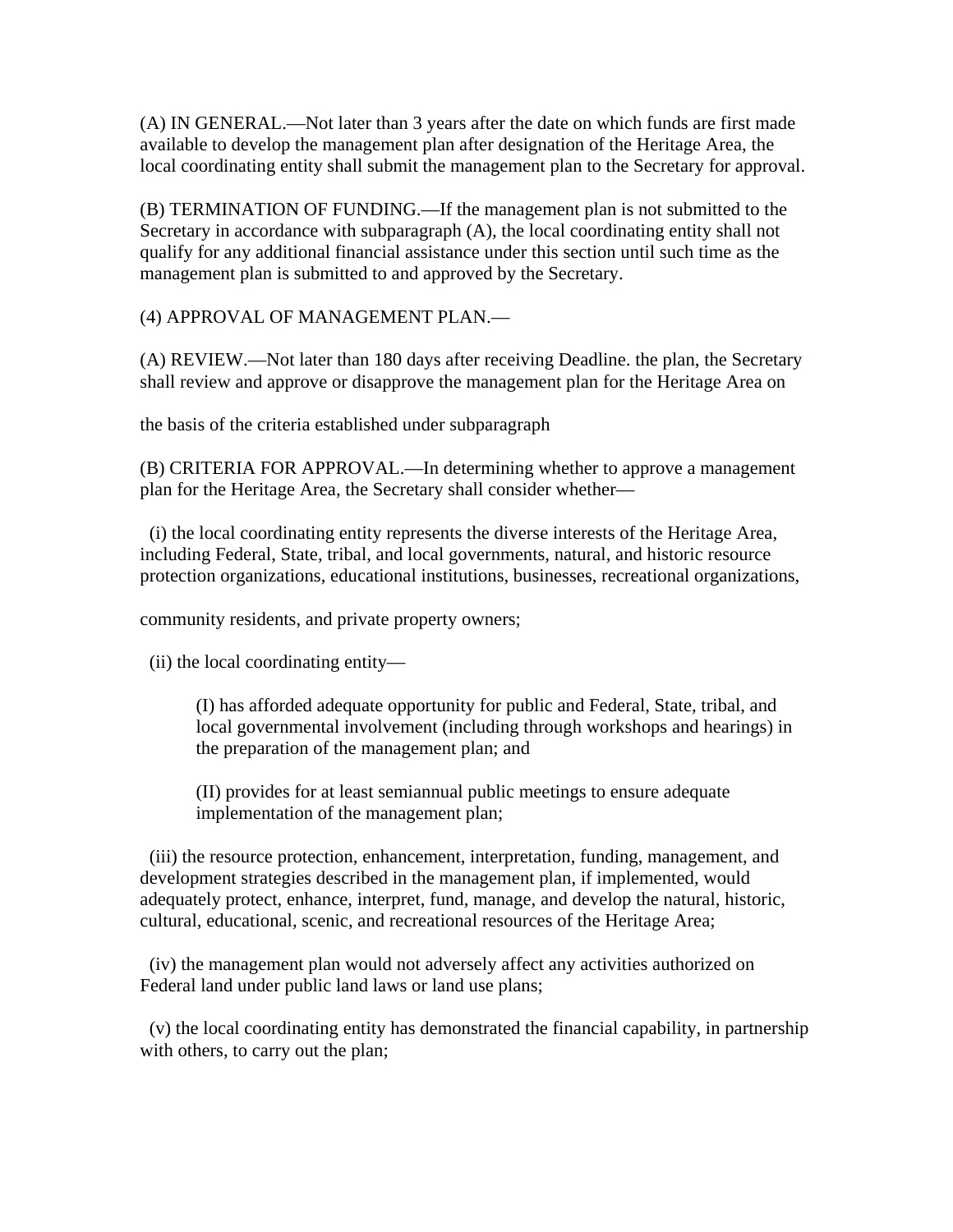(vi) the Secretary has received adequate assurances from the appropriate State, tribal, and local officials whose support is needed to ensure the effective implementation of the State, tribal, and local elements of the management plan; and

 (vii) the management plan demonstrates partnerships among the local coordinating entity, Federal, State, tribal, and local governments, regional planning organizations, nonprofit organizations, or private sector parties for implementation of the management plan.

(C) DISAPPROVAL.—

(i) IN GENERAL.—If the Secretary disapproves the management plan, the Secretary—

(I) shall advise the local coordinating entity in writing of the reasons for the disapproval; and

(II) may make recommendations to the local coordinating entity for revisions to the management plan.

 (ii) DEADLINE.—Not later than 180 days after receiving a revised management plan, the Secretary shall approve or disapprove the revised management plan.

(D) AMENDMENTS.—

 (i) IN GENERAL.—An amendment to the management plan that substantially alters the purposes of the Heritage Area shall be reviewed by the Secretary and approved or disapproved in the same manner as the original management plan.

 (ii) IMPLEMENTATION.—The local coordinating entity shall not use Federal funds authorized to be appropriated by this section to implement an amendment to the management plan until the Secretary approves the amendment.

(E) AUTHORITIES.—The Secretary may—

 (i) provide technical assistance under this section for the development and implementation of the management plan; and

(ii) enter into cooperative agreements with interested parties to carry out this section.

#### **(e) RELATIONSHIP TO OTHER FEDERAL AGENCIES.—**

(1) IN GENERAL.—Nothing in this section affects the authority of a Federal agency to provide technical or financial assistance under any other law.

(2) TECHNICAL AND FINANCIAL ASSISTANCE.—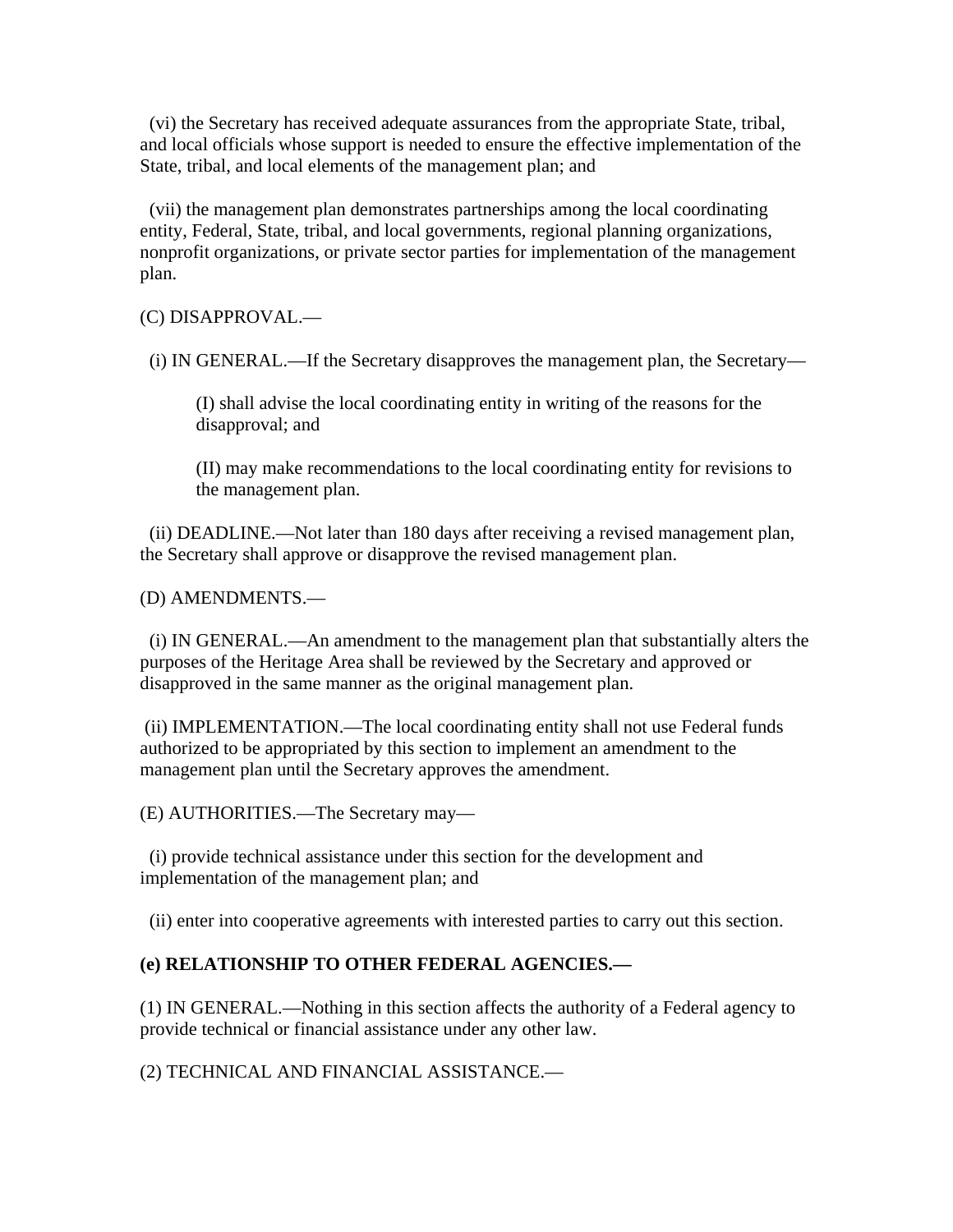(A) IN GENERAL.—On the request of the local coordinating entity, the Secretary may provide financial assistance and, on a reimbursable or nonreimbursable basis, technical assistance to the local coordinating entity to develop and implement the management plan.

(B) COOPERATIVE AGREEMENTS.—The Secretary may enter into cooperative agreements with the local coordinating entity and other public or private entities to provide technical or financial assistance under subparagraph (A).

(C) PRIORITY.—In assisting the Heritage Area, the Secretary shall give priority to actions that assist in—

 (i) conserving the significant natural, historic, cultural, and scenic resources of the Heritage Area; and

 (ii) providing educational, interpretive, and recreational opportunities consistent with the purposes of the Heritage Area.

(3) CONSULTATION AND COORDINATION.—To the maximum extent practicable, the head of any Federal agency planning to conduct activities that may have an impact on the Heritage Area is encouraged to consult and coordinate the activities with the Secretary and the local coordinating entity.

(4) OTHER FEDERAL AGENCIES.—Nothing in this section—

(A) modifies or alters any laws (including regulations) authorizing a Federal agency to manage Federal land under the jurisdiction of the Federal agency;

(B) limits the discretion of a Federal land manager to implement an approved land use plan within the boundaries of the Heritage Area; or

(C) modifies, alters, or amends any authorized use of Federal land under the jurisdiction of a Federal agency.

## **(f) PRIVATE PROPERTY AND REGULATORY PROTECTIONS.—**

Nothing in this section—

(1) abridges the rights of any owner of public or private property, including the right to refrain from participating in any plan, project, program, or activity conducted within the Heritage Area;

(2) requires any property owner to—

(A) permit public access (including access by Federal, State, or local agencies) to the property of the property owner; or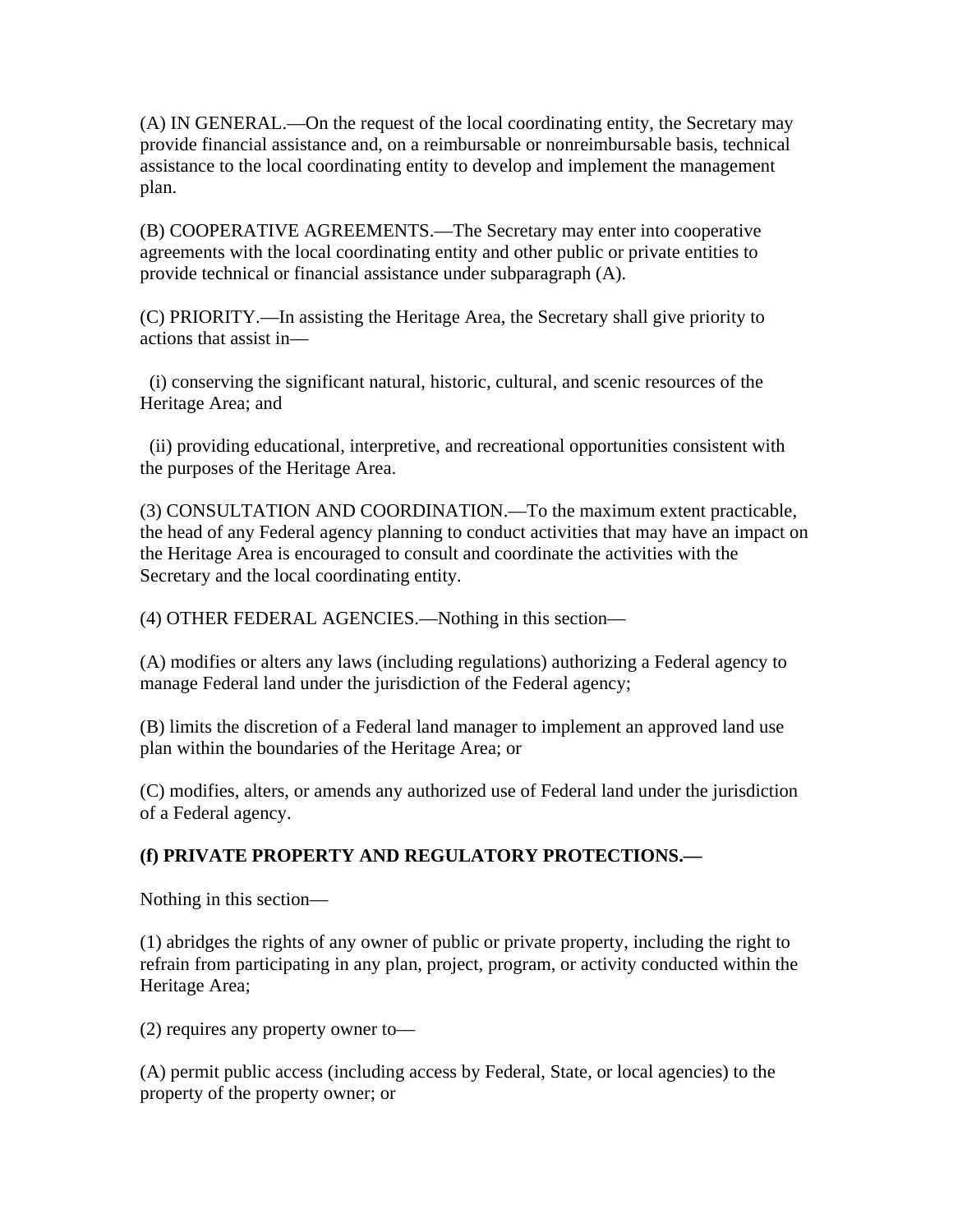(B) modify public access to, or use of, the property of the property owner under any other Federal, State, or local law;

(3) alters any duly adopted land use regulation, approved land use plan, or other regulatory authority of any Federal, State, tribal, or local agency;

(4) conveys any land use or other regulatory authority to the local coordinating entity;

(5) authorizes or implies the reservation or appropriation of water or water rights;

(6) diminishes the authority of the State to manage fish and wildlife, including the regulation of fishing and hunting within the Heritage Area; or

(7) creates any liability, or affects any liability under any other law, of any private property owner with respect to any person injured on the private property.

#### **(g) EVALUATION; REPORT.—**

(1) IN GENERAL.—Not later than 3 years before the date on which authority for Federal funding terminates for the Heritage Area under subsection (i), the Secretary shall—

(A) conduct an evaluation of the accomplishments of the Heritage Area; and

(B) prepare a report in accordance with paragraph (3).

(2) EVALUATION.—An evaluation conducted under paragraph (1)(A) shall—

(A) assess the progress of the local coordinating entity with respect to—

(i) accomplishing the purposes of this section for the Heritage Area; and

 (ii) achieving the goals and objectives of the approved management plan for the Heritage Area;

(B) analyze the Federal, State, local, and private investments in the Heritage Area to determine the leverage and impact of the investments; and

(C) review the management structure, partnership relationships, and funding of the Heritage Area for purposes of identifying the critical components for sustain-

ability of the Heritage Area.

 $(3)$  REPORT.—

(A) IN GENERAL.—Based on the evaluation conducted under paragraph (1)(A), the Secretary shall prepare a report that includes recommendations for the future role